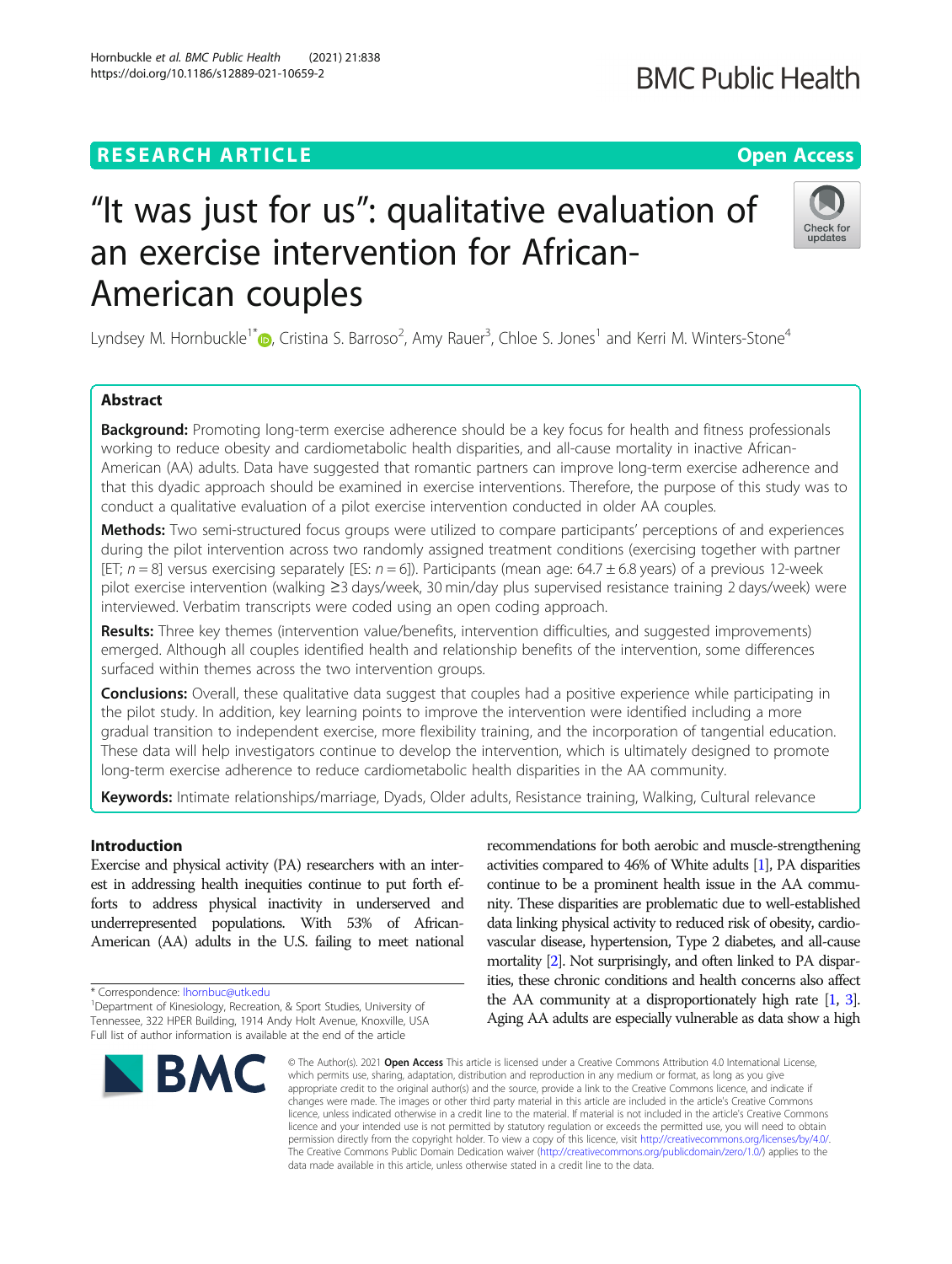prevalence of metabolic syndrome (a cluster of cardiometabolic risk factors) in women and men 50–69 years (53 and 39%, respectively) and > 70 years of age (64 and 59%, respectively) [[4](#page-10-0)], which has also been associated with physical inactivity [\[2\]](#page-10-0).

Promoting long-term exercise adherence should thus be a central strategy for health and fitness professionals working to mitigate cardiometabolic-related health disparities. Recent studies have suggested that romantic partners can improve long-term exercise adherence and that this dyadic approach to exercise promotion should be examined in interventions [[5,](#page-10-0) [6\]](#page-10-0). In addition, recent couples-based interventions in our laboratory and another support the engagement of romantic partner dyads as an effective strategy to increase physical activity and improve selected cardiometabolic risk factors [\[7,](#page-10-0) [8\]](#page-10-0). Both projects also showed high adherence to both the studies themselves and their protocols, which may speak to the potential for significant long-term health benefits when engaging romantic partner dyads. Supporting this dyadic focus on exercise are theories of social support and control that indicate that helping partners become more effective at both providing and receiving support to and from each other has long-term benefits, particularly as couples begin to encounter health challenges later in life [[9](#page-11-0)–[11\]](#page-11-0). As cultural relevance is also a recommended component that can promote acceptance and success in PA and exercise interventions [[12\]](#page-11-0), combining multiple levels of cultural relevance with a dyadic approach [[13](#page-11-0)] may provide the novel methodology needed to have a long-term effect on exercise adherence in AA adults.

Focus groups are valuable qualitative tools that can assist investigators in the development, assessment, and tailoring of various components of PA interventions [[14\]](#page-11-0). In addition to utilizing focus groups preintervention, several studies have shown it advantageous to use post-intervention focus groups to qualitatively evaluate the effectiveness and acceptability of a program from the participants' perspective [[15](#page-11-0)–[18](#page-11-0)]. Research has shown post-intervention focus groups can assist in refining the procedures of an intervention, identifying obstacles from the participants' perspective, and inviting suggestions for programmatic improvements [[14](#page-11-0), [15](#page-11-0)]. These data can be utilized to improve upon any weaknesses of an existing intervention study in order to inform a future iteration of that protocol.

Therefore, the purpose of the current study was to utilize focus groups to qualitatively evaluate participants' perceptions of the pilot implementation of a 12-week exercise intervention conducted in older AA couples. The pilot intervention examined two study conditions where couples either exercised together (ET; experimental treatment) or separately (ES; active control). These conditions were tested based upon research that shows while having a health-conscious partner may improve one's health habits [[19\]](#page-11-0), health benefits may be enhanced when partners work cooperatively on their health [\[20](#page-11-0)]. The current focus group study contributes to the investigators' ongoing efforts to improve upon the pilot exercise intervention in order to conduct a similar intervention study on a larger scale. As such, these data will be used to inform the continued development of the exercise intervention in AA couples.

# Methods

# Summary of pilot exercise intervention study

Building upon previous couples-based intervention work in husbands and wives [\[6](#page-10-0)], the interdisciplinary (exercise science and family science), community-engaged pilot exercise intervention study recruited AA male-female couples who were married and/or cohabiting. Participants were recruited in the greater Knoxville, TN area via radio and newspaper advertisements, flyer distribution, speaking engagements in groups that served AA adults, and endorsements from existing participants. Briefly, the pilot intervention study aimed to use the established relationship between partners to support PA participation. The study examined the effects of prescribed walking for exercise (≥3 days/week, ≥30 min/day) plus supervised total body resistance training (2 days/ week) in two randomly assigned groups (ET versus ES, defined above in the *Introduction*). Although both groups were prescribed the walking plus resistance training program, only the ET group received education during their resistance training sessions on how to facilitate partner support and enhance receptivity to partner support. This element of the program was adapted from the educational component of the Exercising Together® program [\[21](#page-11-0)], an existing partnered resistance training program designed to improve teamwork in couples during exercise. The ES group did not receive an educational intervention. All participants wore a wrist-mounted activity monitor and recorded the frequency, duration, and partner status (walked with or without the partner) of their prescribed walking bouts onto log forms daily for the entire 12-week study. Measured outcomes were exercise adherence, the provision of partner support and receptivity to partner health influence, and several cardiometabolic risk factors. Additional pilot study details have been published previously [[7,](#page-10-0) [22](#page-11-0)].

# Participants

We used purposeful sampling for the current focus group study. Eligible participants were all of the 10 couples ( $N = 20$ ) who had previously entered the pilot study (described above) and whose pilot study participation was not disrupted due to the COVID-19 pandemic. This decision was made in order to more effectively evaluate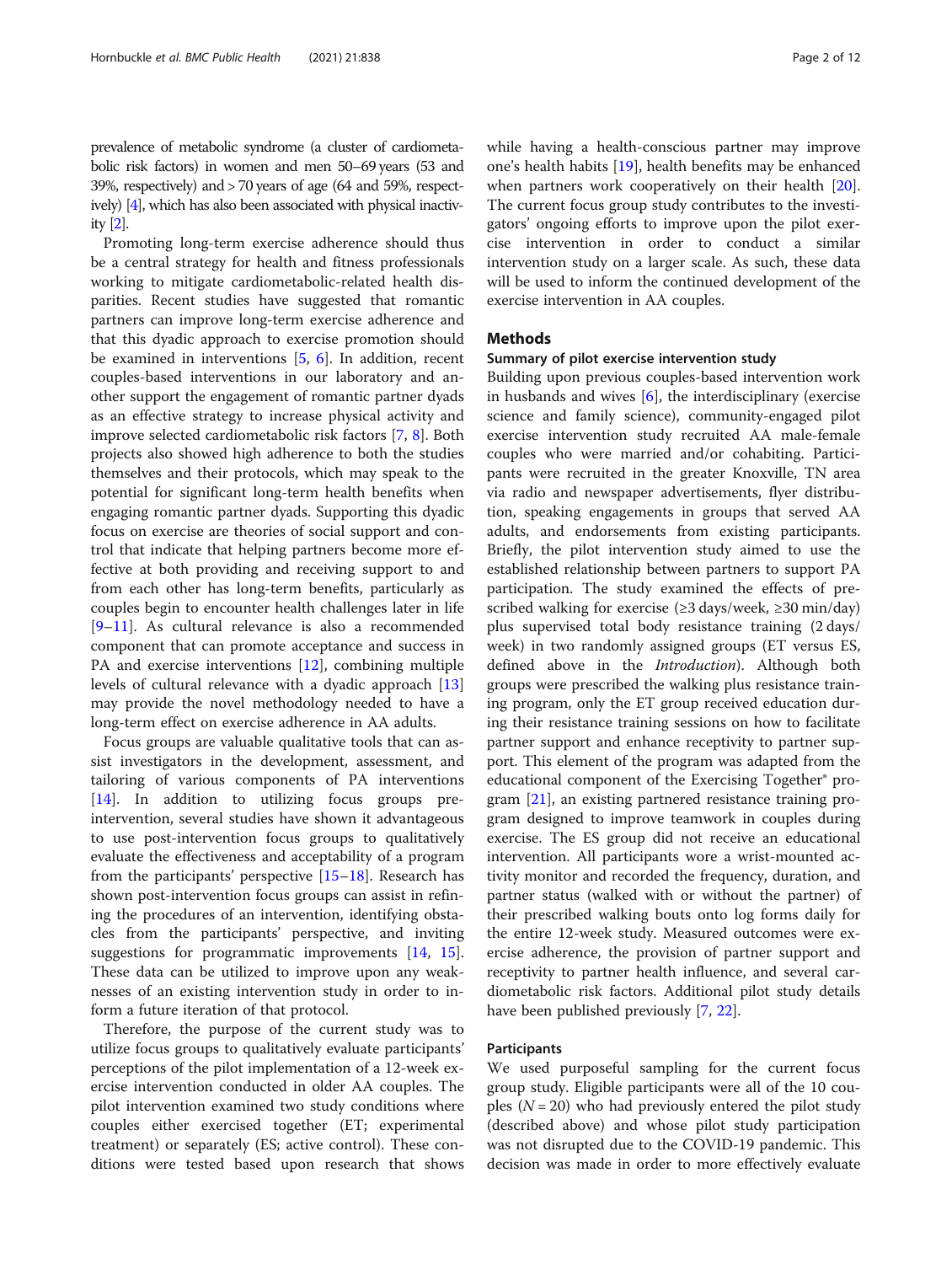the intervention under typical circumstances. Couples whose participation was interrupted by the pandemic were invited to participate in a separate qualitative evaluation of their altered version of the intervention.

The ten eligible couples (five couples in each intervention group;  $n = 10$ /group) were contacted via e-mail or telephone and invited to participate in the focus group study. Four couples  $(n = 8)$  from the ET group participated, while one failed to respond to the invitation after multiple attempts. Four couples were also represented in the ES group; however, this included both partners from only two couples  $(n = 4)$ , as two individuals  $(n = 2)$ attended even though their respective partners had time conflicts. Neither partner from one ES couple attended due to a time conflict. To note, this was also the only couple who dropped out of the intervention due to one of the partner's non-study-related injury. Focus groups occurred no more than 4 months after couples completed the 12-week study.

The lead investigator (LMH) conducted two focus group meetings – one for each intervention group. To promote a comfortable environment, both focus groups were held in the banquet room of a conveniently-located local restaurant. The focus group procedures and confidentiality were discussed with the group, then participants reviewed and signed an informed consent form. All participants received lunch and a \$30 gift card from a national retailer for participation in this evaluation component of the pilot study. All study procedures were reviewed and approved by the University of Tennessee, Knoxville Institutional Review Board.

# Data collection

All participants completed a brief demographic questionnaire and were informed that this information, combined with select data collected during the pilot intervention, would be used as group descriptors. Investigators developed open-ended questions with probes based upon literature related to process evaluation [[14](#page-11-0), [23\]](#page-11-0) and components of the pilot exercise intervention itself in order to assess several aspects of intervention implementation. A formative approach to the process evaluation was utilized with the goal of using the data to revise and improve the intervention for a subsequent launch on a larger scale [[23](#page-11-0)]. As such, focus group guide questions concentrated on facilitators and barriers (i.e., strengths and challenges), as well as interactions with the research staff and investigators. Investigators then reviewed the questions for face validity (subjective assessment of whether the developed questions would provide the data desired). Discussion between investigators resulted in a 12- (ET group) and an 11-item (ES group) open-ended semi-structured focus group guide (Table 1). Although the context of some questions varied based

# Table 1 Focus group guide

## Both Groups

- 1. What do you feel were the greatest strengths of the study? (i.e., What parts of the study should definitely be used in future couples exercise intervention studies?)
- 2. What do you feel were the greatest challenges of the study? (i.e., What parts of the study should be changed in future couples exercise intervention studies?)
	- How would you address these challenges/make the changes discussed?
- 3. Do you feel the exercise program was culturally relevant? • If you do, how so?
	- If not, how would you improve the cultural relevance of the couples exercise program?
- 4. Tell me about your experience related to the logistical and administrative aspects of the study. This may include, but is not limited to, parking on campus, completing and submitting walking logs, wearing and syncing the [activity monitoring device], completing questionnaires, etc.
	- How would you change or alter any of the logistical or administrative aspects of the study?
- 5. Tell me about your experience with your exercise trainer. • Please identify characteristics of your exercise trainer that you enjoyed the most.
	- Please identify characteristics of your exercise trainer that could be improved.
- 6. Tell me about your experience working with the study investigators.
	- Please identify characteristics of the investigators that you enjoyed the most.
	- Please identify characteristics of the investigators that could be improved.
- 7. How could the study team have provided you with more support during the 12-week active exercise portion of the study?
- 8. How could the study team have provided you with more support when you were transitioning to independent exercise immediately after the 12-week active exercise portion of the study?
- 9. We now invite you to share any additional study-related thoughts or concerns. This could be related to any aspect of the pilot intervention in which you participated, or future research in couplesbased exercise programs.

#### Exercised Together Group – Gender Separated Breakout Sessions

- 10. Tell me about your experience exercising together with your partner during the study.
	- Please comment on how this experience relates to any previous efforts to exercise together with your partner.
- 11. Will you share how exercising together during this study affected your relationship with your partner?
- 12. Will you share how your relationship with your partner affected your exercise habits prior to your participation in this study? • Has it changed at all since participating?

#### Exercised Separately Group – Gender Separated Breakout Session

- 10. Will you share how participating in this exercise study affected your relationship with your partner?
- 11. Will you share how your relationship with your partner affected your exercise habits prior to your participation in this study? • Has it changed at all since participating?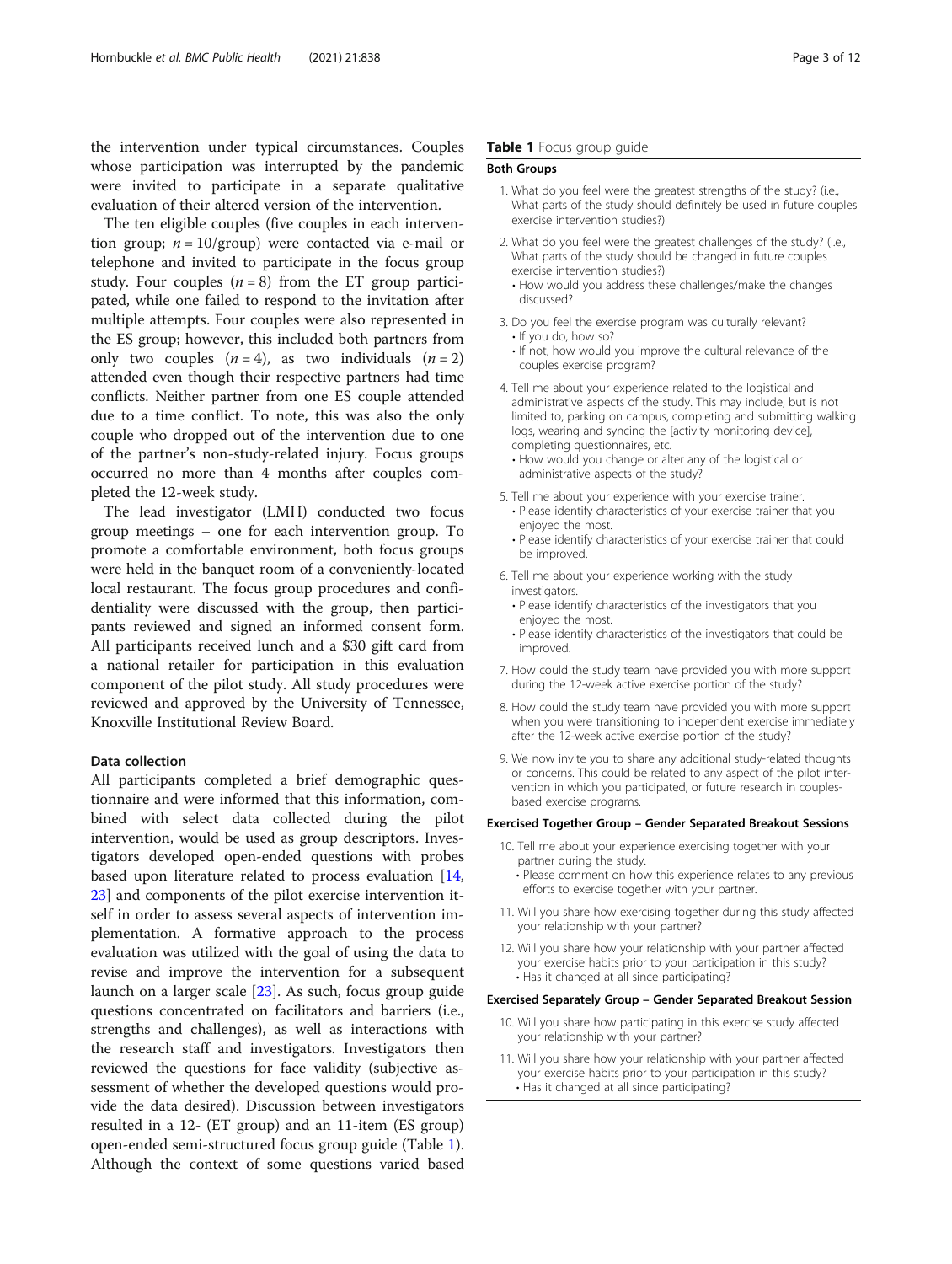upon intervention group assignment, the focus groups were run identically. Part of each meeting included a separation of female and male participants to provide individuals the opportunity to provide feedback about their experience in the pilot intervention study without the concern of censoring information due to the presence of their partner. These brief break-out sessions were facilitated by gender-matched study staff.

As recommended by Krueger and Casey [[24\]](#page-11-0), two research staff trained in focus group methodology recorded observations and took notes during each focus group. The lead investigator initiated the focus groups with a description of the focus group process and the purpose of the qualitative evaluation. Both focus groups were digitally audio recorded and lasted approximately 90 min. Multiple research staff members transcribed the digital audio recordings verbatim and double-checked for accuracy. The lead investigator then conducted a final accuracy check of both transcripts compared to the audio recordings.

#### Data analysis

Based on the semi-structured focus group guide, two investigators (LMH and CSB) used NVivo 12 software (QSR International; Doncaster, Australia) to analyze the qualitative data using an open coding approach based on thematic analysis [[25\]](#page-11-0). The two investigators independently assigned codes to concepts, opinions, or ideas that emerged from the data [\[25\]](#page-11-0). The coding process was iterative and collaborative, and started with a planning meeting to review procedures related to thematic analysis and determine a timeline for the analysis. The investigators held four consensus meetings. At the first two meetings, investigators presented the codes, categories, sub-categories, and the corresponding rationale that they independently identified during their review and abstraction of the de-identified focus group transcripts. Throughout the process, the investigators independently developed provisional codebooks, which contained code names and descriptions, categories, subcategories, and examples for each. The provisional codebooks were used to discuss agreements and discrepancies between coding. During the third meeting, the investigators continued to independently review, abstract, and code both focus groups. At the final meeting, the researchers finalized their rationale and merged their provisional codebooks. The final codebook contained themes identified by both investigators.

# Results

# Participant characteristics

All participants who attended the focus groups completed the 12-week exercise intervention in its entirety. In aggregate prior to entering the intervention, participants were  $64.7 \pm 6.8$  years of age, classified as obese (body mass index  $30.4 \pm 4.8 \text{ kg/m}^2$ ), and low active based on an average of  $6292 \pm 1615$  steps/day [\[26](#page-11-0)]. The majority of participants (86%) reported some college education, most had part-time or full-time employment (64%), and all reported a gross annual household income of \$50,000 or greater. All participants were married. Table [2](#page-4-0) shows descriptive characteristics of participants by group.

# Qualitative themes

Data analyses revealed three key themes: 1) value and benefits of intervention participation, 2) difficulties with intervention participation, and 3) suggestions to improve the intervention. Table [3](#page-5-0) presents the identified themes with subsequent categories and sub-categories by focus group.

#### Theme 1: Value & benefits of intervention participation

Participants in both groups were pleased overall with the intervention and reported several valued benefits of participation. In the Study Support category, both groups expressed that they valued the accountability and structure, encouragement to start a fitness program, and study staff. Participants confirmed that the establishment and monitoring of both a walking routine and scheduled resistance training appointments helped them adhere to the prescribed exercise. Otherwise, the participants indicated they would have been less likely to participate regularly.

ET male: ...you know we knew that every Tuesday and Thursday we HAD to be there so we made sure we was in place … but when you ain't got nobody to hold you accountable to that … then it's kind of like okay well … I ain't gotta meet nobody this morning so I guess I can go on and sleep in a little bit today …

ES male: I think the structure for each of the exercises that we each have to do, the consistency of that was supportive for me 'cause it gave me each day … I had a vision of what, what I had to do, how often I had to engage in it, and exercise. And I can personally see any kind of improvement that may have taken place from the time I started to the next day doing the exercises.

Participants in both groups discussed how the pilot study helped encourage them and to prepare mentally for engagement in exercise. The participants also expressed appreciation for the interactions they had with the study staff while engaging in the exercise activities because they were courteous, supportive, and "refreshing."

ES female: It helped to jumpstart us as well, because we know we needed to do something, and then this just made us do … you know when it happened [they heard about the pilot study], it made us like 'okay, this is the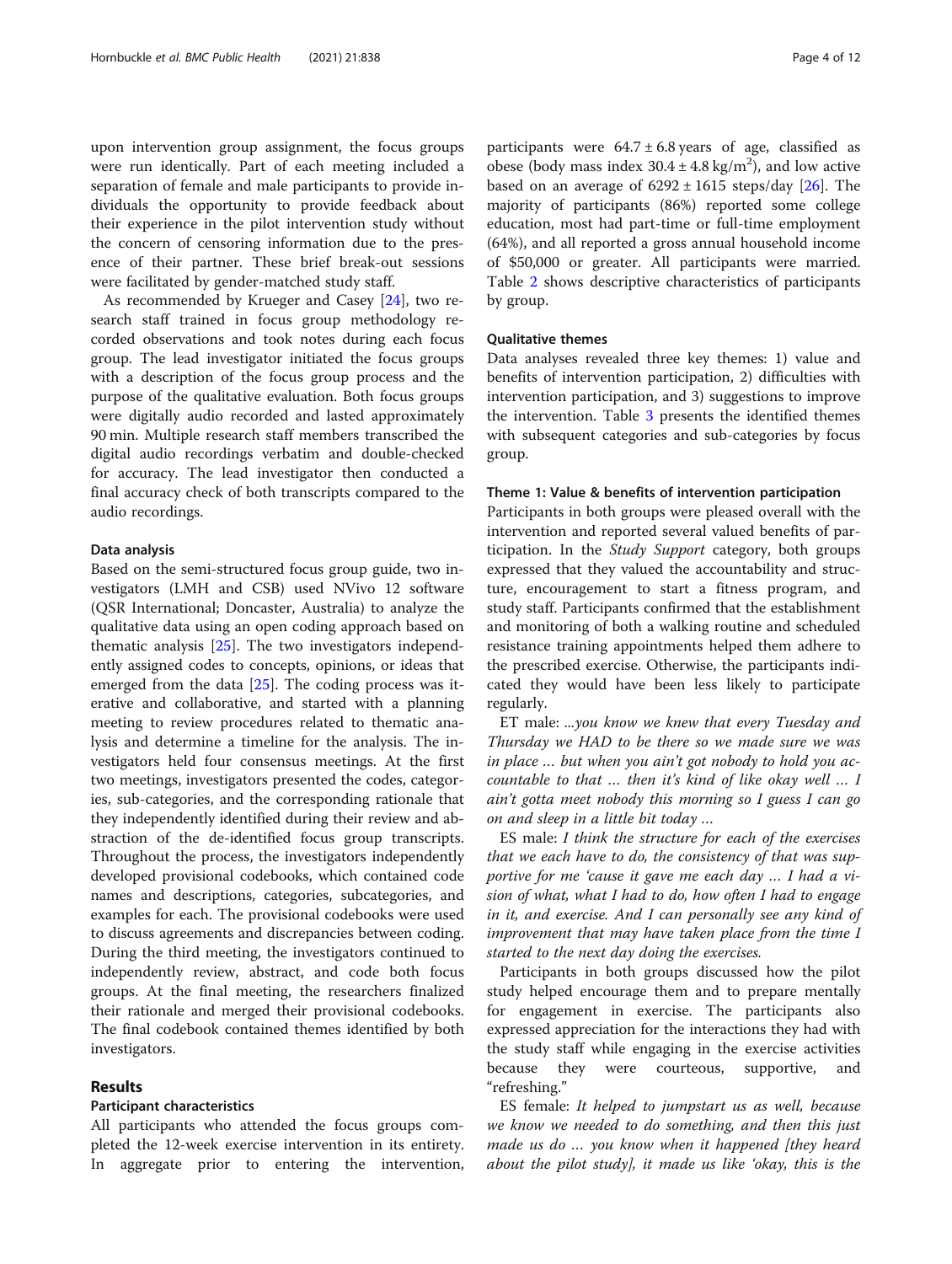<span id="page-4-0"></span>**Table 2** Descriptive characteristics of participants at intervention baseline ( $N = 14$ )

| <b>Variables</b>                              | <sup>a</sup> Exercised Together ( $n = 8$ ) | $b$ Exercised Separately (n = 6)  |
|-----------------------------------------------|---------------------------------------------|-----------------------------------|
| Age (years $\pm$ SD)                          | $65.1 \pm 6.3$ (range 58-74)                | $64.2 \pm 8.0$ (range 55-72)      |
| Self-Identified Gender (n)                    | Female: 4                                   | Female: 3                         |
|                                               | Male: 4                                     | Male: 3                           |
| Time in Current Relationship (years $\pm$ SD) | $44.3 \pm 5.5$ (range 37-49)                | $32.5 \pm 15.2$ (range 15-52)     |
| Body Mass Index (kg/m <sup>2</sup> $\pm$ SD)  | $31.7 \pm 4.6$ (range 26.0-38.5)            | $28.7 \pm 4.8$ (range 23.1-36.8)  |
| Physical Activity (average steps/day)         | $6355 \pm 1308$ (range 5235-7942)           | $6207 \pm 2091$ (range 2131-7881) |
| Highest Education Level (n)                   | High School Graduate or GED: 1              | High School Graduate or GED: 1    |
|                                               | Some College: 1                             | Some College: 0                   |
|                                               | Associate's Degree: 1                       | Associate's Degree: 0             |
|                                               | Bachelor's Degree: 4                        | Bachelor's Degree: 3              |
|                                               | Master's Degree: 1                          | Master's Degree: 2                |
| <b>Employment Status (n)</b>                  | Employed Full Time: 2                       | Employed Full Time: 1             |
|                                               | Employed Part Time: 3                       | Employed Part Time: 0             |
|                                               | Self-Employed: 0                            | Self-Employed: 3                  |
|                                               | Retired: 3                                  | Retired: 2                        |
| Gross Annual Household Income (n)             | \$50,000-\$74,999: 0                        | \$50,000-\$74,999: 3              |
|                                               | \$75,000-\$99,999: 2                        | \$75,000-\$99,999: 0              |
|                                               | \$100,000 or more: 6                        | \$100,000 or more: 3              |
| Relationship/Household Status (n)             | Married, with dependents: 0                 | Married, with dependents: 1       |
|                                               | Married, no dependents: 8                   | Married, no dependents: 5         |

All participants who attended the focus groups completed the 12-week exercise intervention

<sup>a</sup>Four couples were represented (i.e., both partners in each couple attended the focus group)

bFour couples were represented (i.e., both partners in two couples attended the focus group and two couples had only one partner attend)

time to just get started' and we needed that boost. So I appreciate the study just getting us going.

ET female: … you need to have a special … I guess umm, aptitude … and be willing to work with all different types of people in different situations and she [exercise trainer] definitely has you know, those characteristics.

In the Partner Interaction category, participants in both groups discussed how their participation in the pilot intervention helped them to feel closer to their partner by improving relationship dynamics and/or communication. Unlike the ES group, the ET group also discussed the benefit of having regularly scheduled time and quality time together as a valued benefit of participating in the study. The following exchange between participants resonated with investigators:

ET female 1: Just for us. 'Cause we do a lot … well you know he's a pastor … and with him … we do an awful lot for other people. But [the exercise study was] just for us! I liked it.

ET female 2: And that's what I liked too. It was just for us. ET female 1: Just for the two of you.

Participants also mentioned how sharing the study experience with their significant other helped facilitate discussions about exercise with their partners.

ET male: I think the greatest strength was the co-ed experience. I'm not sure I would have been as committed to this … with a group of guys … as I was having the prodding from my significant other.

Only the ET group discussed competition between partners. Participants in the ET group reported that exercising together spurred friendly rivalry in completing the prescribed exercise activities and/or re-ignited their competitiveness.

ET female: Yea … why waste the time if you're not gonna put everything into it? … we would have some conversations sometimes about how I would do mine [resistance training exercises] so much faster. So he said 'you don't put enough into it.' So we get in a little disagreement about that. But still at the end of the day we were back to where we needed to be. On the same level you know. But it's always, with us, a little bit of competition.

Both groups recognized that involvement in the pilot study evoked a deeper concern for overall health and well-being (*Health Benefits* category). More specifically, this included a new awareness of physical health and functionality, as well as an awareness of their own vitality compared to their peers. Participants also discussed how their health and/or fitness improved because of their participation in the intervention. Only the ET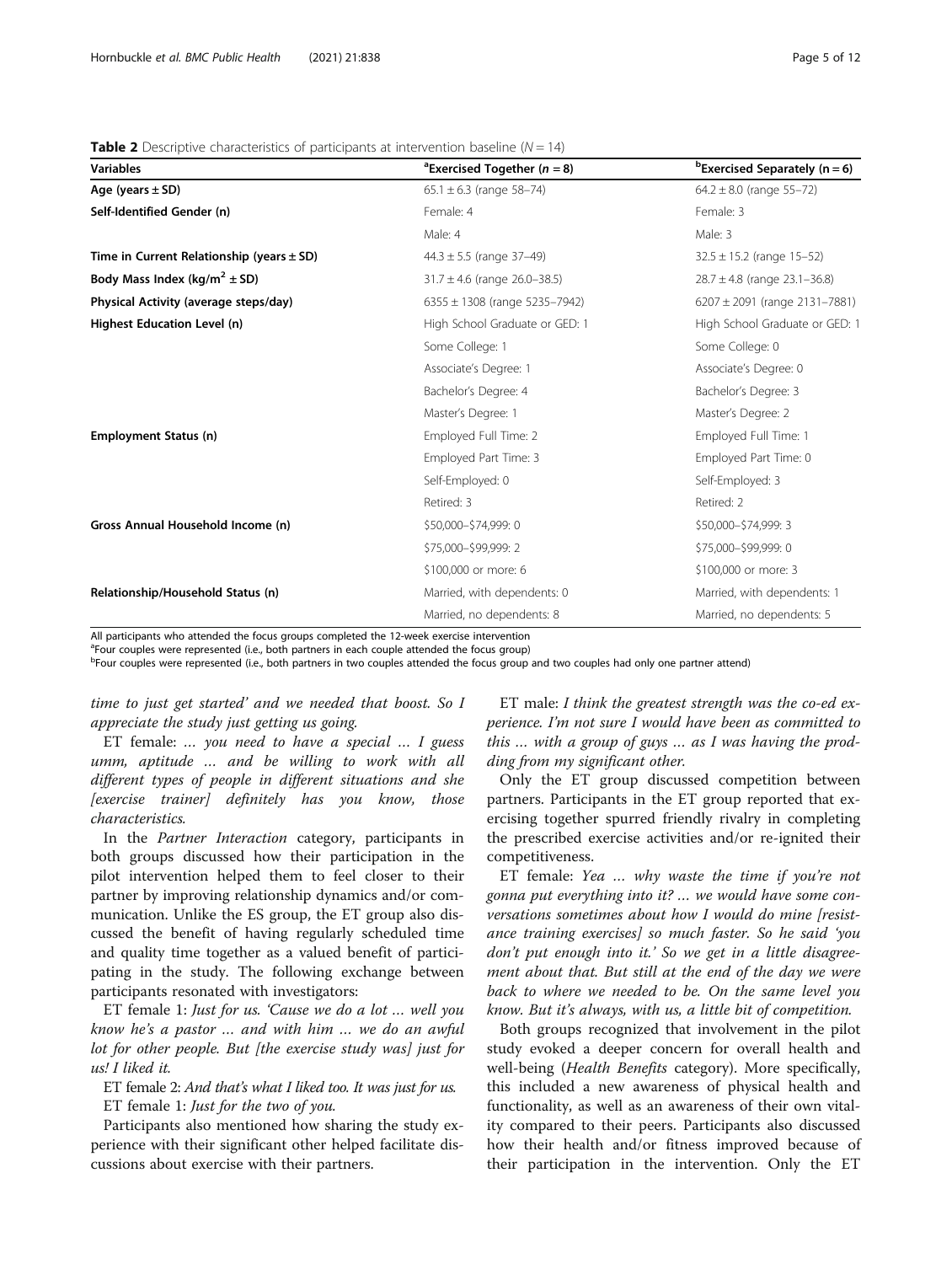# <span id="page-5-0"></span>**Table 3** Identified Themes, Categories, and Sub-Categories by Focus Group ( $N = 14$ )

| Exercised Together ( $n = 8$ )                          | Exercised Separately ( $n = 6$ )                    |  |
|---------------------------------------------------------|-----------------------------------------------------|--|
| Theme 1: Value & Benefits of Intervention Participation |                                                     |  |
| Study Support                                           | Study Support                                       |  |
| • Accountability & structure                            | • Accountability & structure                        |  |
| • Encouragement to start a fitness program              | • Encouragement to start a fitness program          |  |
| • Study staff                                           | • Study staff                                       |  |
| Partner Interaction                                     | Partner Interaction                                 |  |
| • Closer relationship                                   | • Closer relationship                               |  |
| • Shared experience with significant other              | • Shared experience with significant other          |  |
| · Competition                                           | Health Benefits                                     |  |
| Health Benefits                                         | • Health awareness & appreciation                   |  |
| • Health awareness & appreciation                       | • Health outcomes                                   |  |
| • Health outcomes                                       | Cultural Relevance                                  |  |
| • Nutrition awareness                                   | • AA trainers                                       |  |
| Cultural Relevance                                      | • Music                                             |  |
| • AA trainers                                           | • Prompted exercise discussions in the AA community |  |
| • Music                                                 |                                                     |  |
| • Prompted exercise discussions in the AA community     |                                                     |  |
| • AA principal investigator                             |                                                     |  |
| Neighborhood/Community Awareness                        |                                                     |  |
| Self-efficacy                                           |                                                     |  |
| Theme 2: Difficulties with Intervention Participation   |                                                     |  |
| <b>Study Logistics</b>                                  | Study Logistics                                     |  |
| • Device issues                                         | • Device issues                                     |  |
| • Walking logs                                          | • Walking logs                                      |  |
| • Facility                                              | Personal Barriers                                   |  |
| Personal Barriers                                       | • Physical challenges                               |  |
| • Physical challenges                                   | • Self-motivation to attend trainings               |  |
|                                                         | Training consistency                                |  |
| Theme 3: Suggestions to Improve the Intervention        |                                                     |  |
| Programming                                             | Programming                                         |  |
| • Flexibility training                                  | • Flexibility training                              |  |
| • Longer program duration                               | • Longer program duration                           |  |
| • Education                                             | • Education                                         |  |
| <b>Enhanced Transition Support</b>                      | • Study results to participants                     |  |
| Exercise Promotion in the AA Community                  | · Investigator check-in on workouts                 |  |
| • Local community engagement                            | <b>Enhanced Transition Support</b>                  |  |
| • Future recruitment                                    |                                                     |  |
| AA African-American                                     |                                                     |  |

group discussed developing more awareness of their dietary habits.

ET male: ...you become aware of the folks around you who appear to be in poor physical shape and you start scratching and wondering … did I look like that? Or is that where I was headed? So it does sensitize you to the issue of physical fitness. It's important.

ET male: We also started … uhh … discussing our nutrition a little bit more together because of the study. So we were a little bit more aware of the carbs and the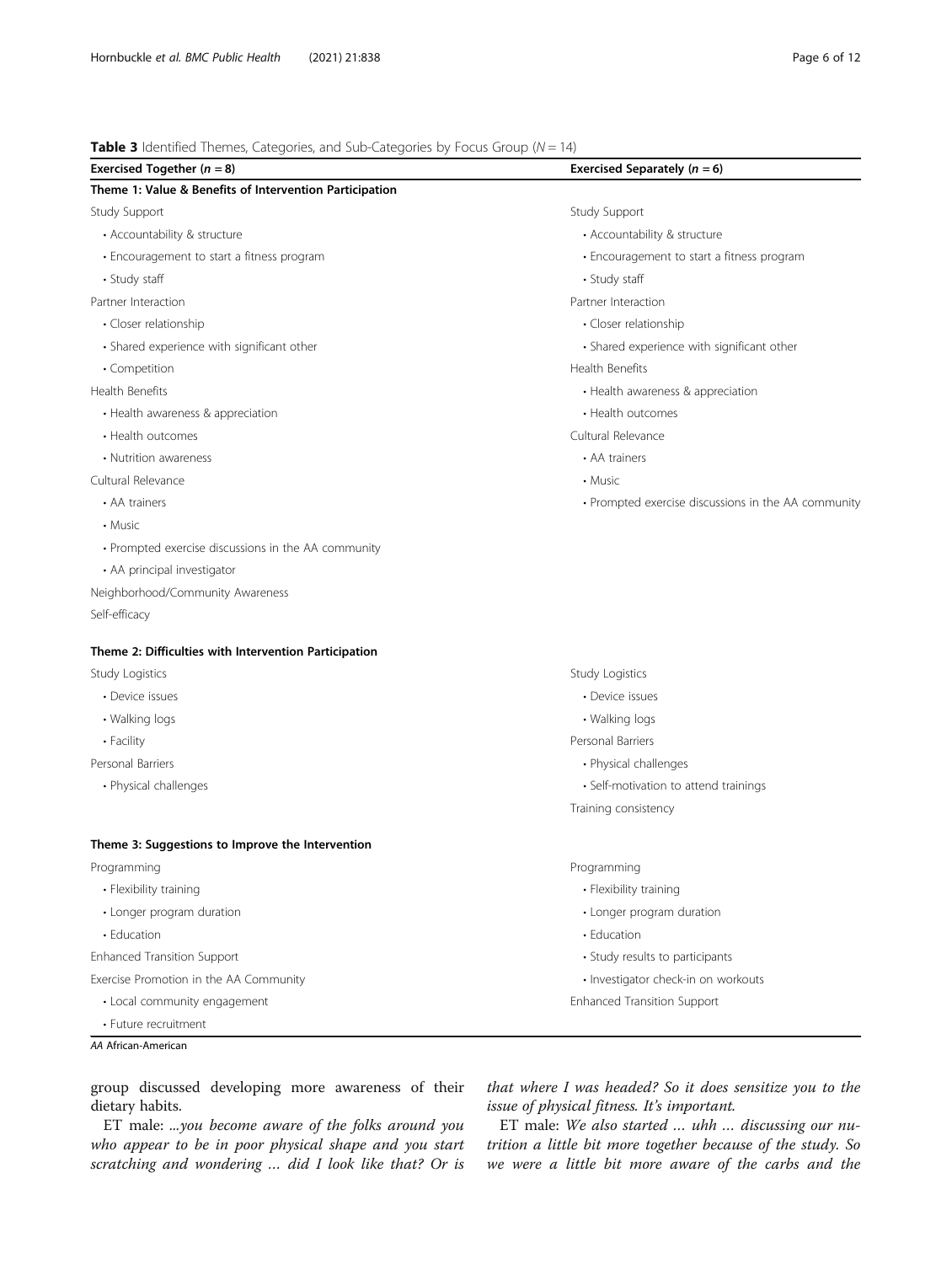sugar and all those things, and I think that the study is what caused us to think more about those things.

Both groups valued aspects of Cultural Relevance that were present in the intervention. Both groups commented on the benefits of working with AA trainers, including comfortable small talk and their desire not to disappoint the trainer. Only ET participants stated that they wanted to participate in the intervention study because the lead investigator was AA. Participants in both groups also discussed their preference to exercise to music popular in the AA community and appreciated the fact that the study staff played the participants' choice of music as a motivator and comfort measure while exercising in the laboratory. Finally, both groups mentioned examples of how their study participation prompted discussions about exercise when conversing with others in the AA community, which some thought may help bring awareness to an increased need for AAs to become physically active.

ET male: … I think having an African-American trainer made it a lot easier. And, in a way I suppose I felt like we were letting her down if we didn't give her our best effort. Not sure I would have felt that way if it had been a trainer of a different race.

ES male: My trainer played good Black music so that made me get ready to go! (group laughter).

ET male: Well I feel like, number one did … sort of stimulate us in the community as African-American couples to get more active in working out and I think if we start really … promoting it to others to really get them involved, I think it is going to help our community as a whole …

Only the ET participants discussed new knowledge about and experiences within their Neighborhood and Community and highlighted improvements in their exercise Self-Efficacy.

ET female: ... so we walked just about all over [county name]. And we learned a lot … this is where this street goes, this is where we are. So it was...it was really good to be able to do that together. And we would see people that we knew.

ET female: It gave me a different mindset. I mean … 'cause like I have never … I'm talking about have NEVER lifted weights. … I mean I have walked … but weights … this was BRAND new to me. But I liked it!

ET female: I walked up hills. You know like … steep hills … I just walked all the way around them … steep hills.

# Theme 2: Difficulties with intervention participation

Participants also noted challenging aspects of their experience while participating in the intervention. In the *Study* Logistics category, several participants expressed frustration when their activity monitoring devices (all newly purchased for the pilot study) malfunctioned before they completed the 12-week program. Participants in both groups reported issues with device synchronization and devices not holding a charge. Most participants also found completion of the daily walking record and its weekly submission to be cumbersome. One ET participant discussed undesirable aspects of the restrooms at the exercise laboratory.

ET female: Yeah, it [electronic tracking device] just stopped. Stopped working.

ES male: I certainly didn't like that log, but I knew that it was required to study so it didn't bother me. I mean, I knew that that information was vital to what we were doing. I didn't like doing it and I would have to make up a couple of days at the time.

As for Personal Barriers, participants in both groups described relatively minor physical challenges (e.g., chronic back pain, previous injuries) as an obstacle to exercise engagement.

ET male: … when I first started I was having, you know my back flared up and I went through it [the exercise intervention] … it got better.

The groups differed in this category as the ES group discussed self-motivation to attend trainings and inconsistent training instructions as perceived challenges during their participation.

ES male: It was real easy to make an excuse on why I didn't want to exercise that day.

Finally, one ES participant brought to light his experience with *Training Consistency* on occasions when a substitute trainer needed to step in for his regular trainer. Namely, this participant discussed differences in the exercise intensity (i.e., rest time between sets) between trainers and the need to be mentally prepared to work harder for one compared to another.

ES male: You know, the goals of the trainer should be the same. Here's what we're trying to accomplish. Here's how we're going to do it.

# Theme 3: Suggestions to improve the intervention

Participants in both focus groups were greatly invested in the pilot intervention and therefore, were candid when making suggestions on how to improve it. Categories identified in both groups under this theme were Programming, including calls for more flexibility training and a longer program duration, and Enhanced Transition Support as participants graduated from supervised training to independent exercise at their respective fitness facilities.

ET male: Print out several stretches you can do at home, sit off the edge of your seat, and do a lot of them.

ET female: … I think longer, definitely longer than 12 weeks [referring to the duration of the intervention]. Maybe … about 6 months really to get you into that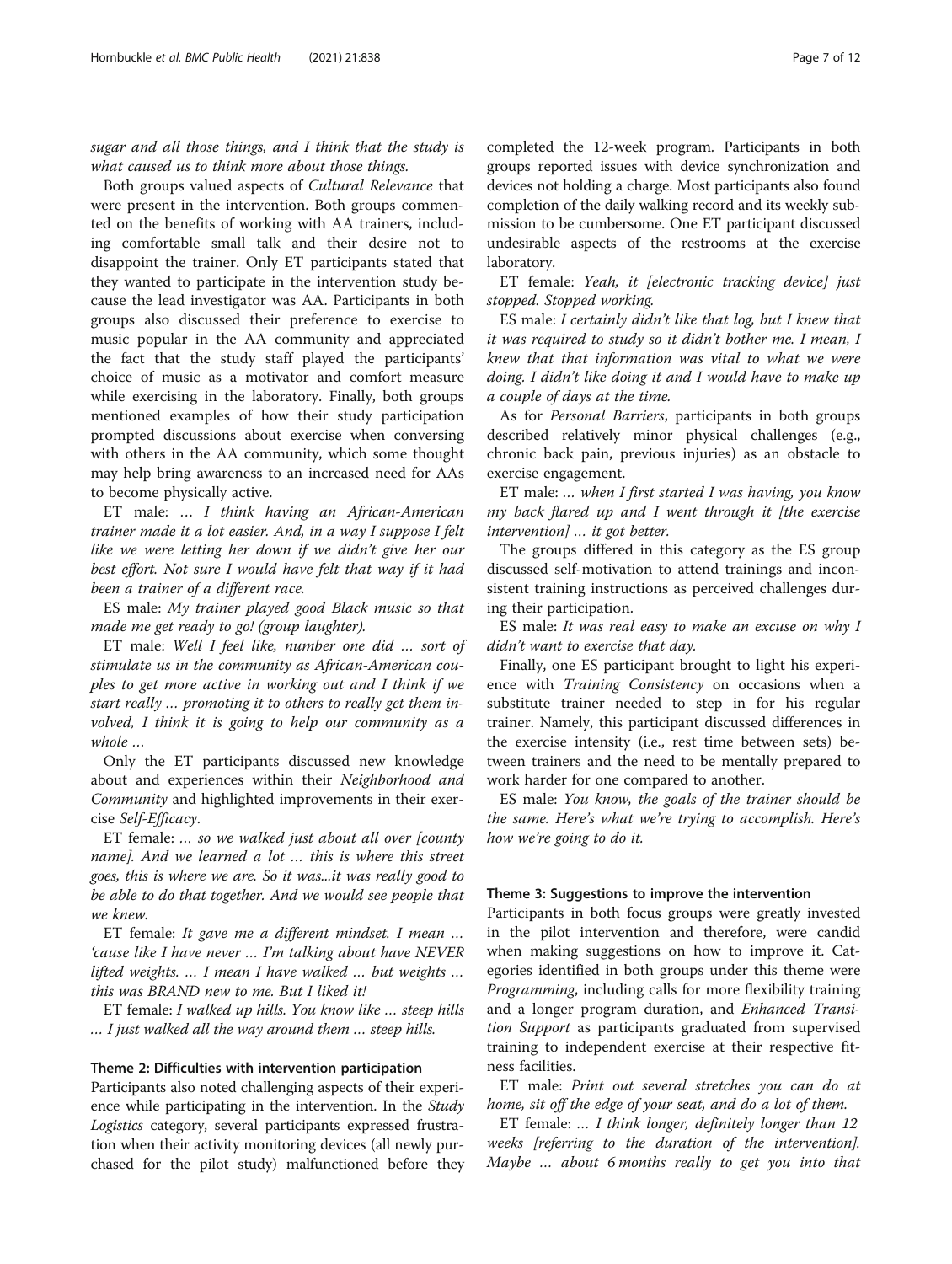mode … because … exercise is just important that you have to do for the rest of your life...as we get older …

ES female: As far as, you know, when we transition to the club … help us. … I mean, you weren't able to go through the club with us on the machines and stuff, but that would have been nice too.

Group differences under Programming included the ET group's suggestion to incorporate different educational components into the intervention (e.g., nutrition, study background/methods). The ES group suggested more involvement in the day-to-day exercise activities from the lead investigator, including more frequent check-ins and more research team meetings about the participants' progress. The ES participants also wanted to learn more about the results of the research study (e.g., participant aggregate progress, what worked to help participants become more physically active, and the publication of the study results).

ES female: … maybe coming in more than once or so, or just dropping in checking us out.

Exercise Promotion in the AA Community was a category that only surfaced in the ET group where participants expressed a desire to help other AA community members engage in exercise and presented innovative ideas to recruit future intervention participants. These suggestions relate to community participation, development, and empowerment. In essence, all of these suggestions revealed a deep commitment to the success of the intervention study and opportunities to increase PA in the local AA community, which could have a positive influence on health.

ET female: … well we have a center, a Martin Luther King Center that we could talk with the person that runs it. And so why not put something like this [the pilot study exercise intervention] in play? Because mostly African-Americans … use it, so I was just wondering if that might be a way to reach out to others.

ET male: I think at the end of the program, if you gave us some talking points, and we went to individuals that we think would be candidates, and we would use your talking points to sell the program.

# **Discussion**

To our knowledge, the pilot exercise intervention study referenced and evaluated in this paper [\[7\]](#page-10-0) is the first exercise intervention to use romantic partner to promote exercise and reduce cardiometabolic risk in older AA adults. As such, the data collected during this qualitative evaluation are also novel and more importantly, they are critical in providing a comprehensive assessment of the pilot exercise intervention study being examined. Consideration of the participants' experiences during and following the intervention will be integral as investigators work to improve and develop the intervention in the future.

# Intervention Value & Benefits

Both intervention groups identified the accountability and structure, encouragement to start a fitness program, and the shared experience with their significant other as key strengths of the pilot study. Research examining PA barriers in AA women and men has cited lack of time, lack of motivation, and lack of a PA partner/social support as issues [\[27](#page-11-0), [28\]](#page-11-0). The current participants' specific examples of how study participation required them to prioritize exercise over a myriad of other daily activities, even when they were not intrinsically motivated to do so, is important as it addresses these barriers. Cultural relevance and study staff were strengths identified by participants that addressed additional cited barriers to PA including a lack of physically active role models and lack of knowledge about how to use exercise equipment [[28\]](#page-11-0). Based on the responses of the focus group participants, there appeared to be a level of overlap between the cultural relevance and the study staff categories, as the majority of the study staff and all of the exercise trainers were AA. These findings will inform the refinement of this intervention, in particular, the importance of having cultural relevance woven throughout the intervention and the use of AA study staff. This aligns with current literature that speaks to the importance of cultural relevance in research [[12,](#page-11-0) [13\]](#page-11-0).

One less expected theme to emerge was that the ET group identified competition between the partners as a study strength. The authors speculate that ET was the only group that mentioned competition between partners given the inherent dynamic that included direct and intentional interpersonal interactions during exercise. This finding suggests that for self-proclaimed competitive personality types, an underlying sense of rivalry may be elicited despite education during their supervised resistance training sessions on how to encourage each other and work as a team. That said, the competitive dynamic noted by some appeared to be affable overall and therefore, did not seem to negate the positive relational benefits of the study. Future research may wish to examine the effect of a competitive relationship and exercise adherence between partners. What may be key is whether spouses share a similar competitive approach to exercise, as discrepant views in this regard may diminish the benefits of joint exercise [\[29](#page-11-0)].

Although not the focus of the current evaluation, investigators note that participants provided limited qualitative impact evaluation data related to the study's influence on the relationship dynamics. Both groups noted feelings of having achieved a closer relationship with their partner after participating in the intervention. However, the investigators found it interesting that the dynamic between the two intervention groups appeared to influence participants' perceptions of the intervention's benefits. The ET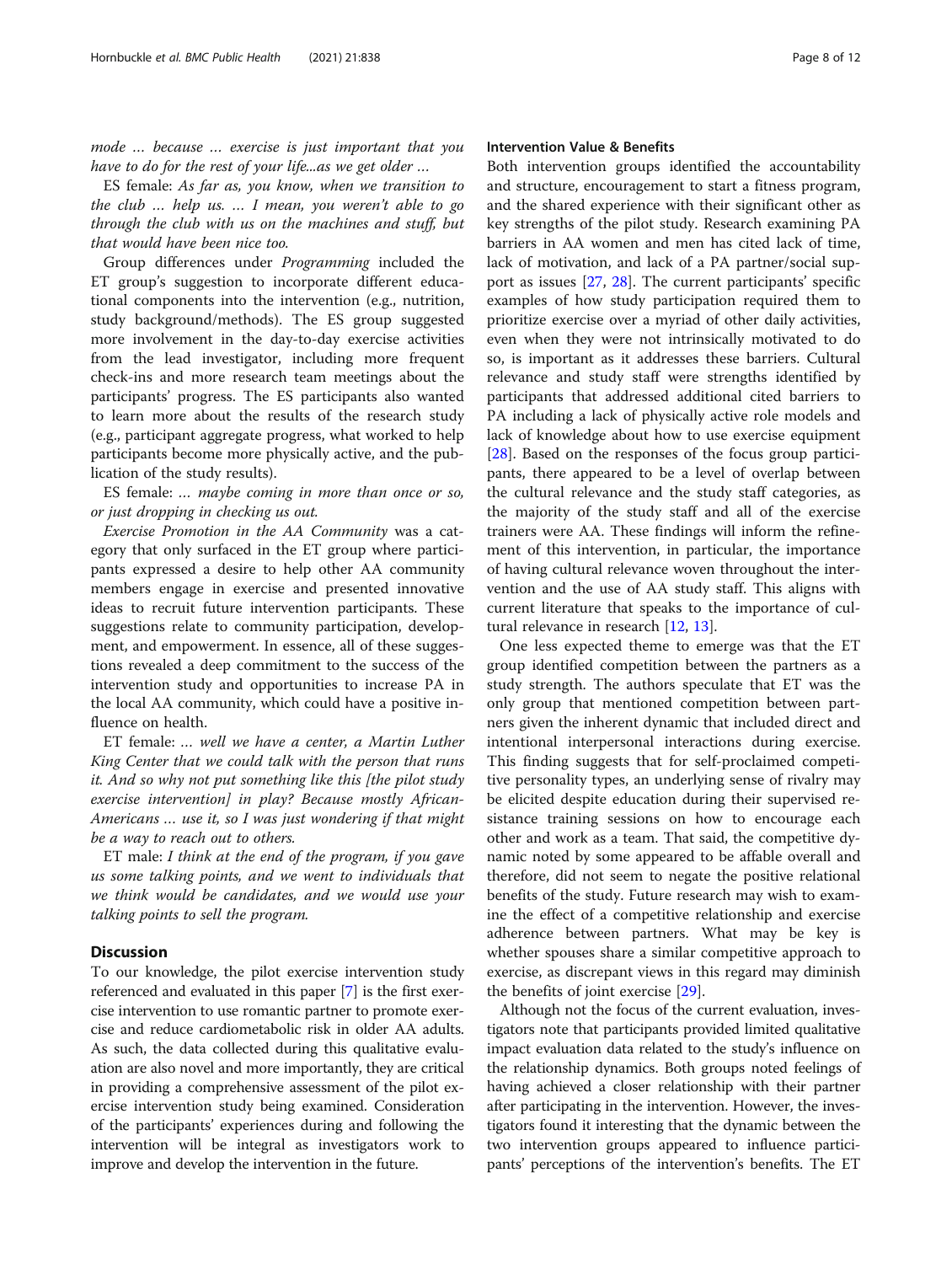group acknowledged the study as both exercise and an opportunity to regularly connect with their partner. This connection was described both as time spent together completing the prescribed exercise and time spent participating in typical activities of daily living. It was apparent that this time spent together was valued and special to the ET group, particularly the women. All four of these women identified exercising together during the intervention as one of the few activities, if not the only one, that the couple did together just for themselves. The finding that women, in particular, noted the relationship benefits of exercising together is consistent with previous research [[30](#page-11-0)] that examined the relational outcomes of couples who participated in the Exercising Together® program [[21](#page-11-0), [31](#page-11-0)]. Partners in this randomized controlled exercise trial, comprised of males recovering from prostate cancer and their female spouses, appeared to derive different benefits from exercising together. Only the females in the study showed improved relational functioning (e.g., increased affection) as a result of exercising together, whereas there were no changes for the male partners. The authors concluded that women may benefit from collaboration and be particularly attuned to their relationship functioning. Thus, women in the Exercising Together® study and the current one, may have appreciated the intervention as an opportunity to dedicate time and energy to renewing their bond with their spouse.

Participants in the ET group also disclosed feelings of long-term marriages having "died down," but that the exercise study introduced a new and positive element into the relationship. This line of conversation did not surface in the ES group. In contrast to the ET group, the ES group appeared to view the study largely as an exercise intervention and mainly focused on physical health benefits, despite having referenced some tangential relationship benefits. Although it is plausible that the longer relationship duration of the ET group compared to the ES group (44.3 vs. 32.5 years, respectively) may explain why the former was reporting more of a relationship lull, recent longitudinal work on couples suggests that there is little evidence of deterioration in marital quality over the marital life course  $[32]$  $[32]$  $[32]$ . Thus, we suggest that it is unlikely that there were significant a priori differences in the relationships of couples assigned to the two groups, but instead speculate that the experience of exercising together may have drawn those partners' attention to their relationship in a reflective and seemingly beneficial manner.

The ET group also noted opportunities to explore their neighborhoods and the surrounding community, a heightened awareness of nutrition habits, and selfefficacy as benefits of participation in the pilot study. Investigators reference the discussion above regarding the ES group viewing the pilot study with a more straightforward lens (i.e., exercise intervention) to offer speculation as to why these benefits did not surface in the ES group. It may be that in being directed to focus not only on their own progress but their partner's as well, the ET participants expanded their focus beyond exercise to think about health and well-being more holistically (e.g., nutrition) and more collectively (e.g., spouse, the community).

# Intervention difficulties

As wearing a PA monitoring device has been linked to improvements in PA [\[33\]](#page-11-0) and self-monitoring has been clearly shown to promote behavior awareness (and likely to contribute to successful behavior change) [\[34\]](#page-11-0), investigators are somewhat discouraged that the two monitoring strategies employed by the pilot intervention were viewed by participants as challenging. The functional issues experienced when using the consumer-grade, objective activity monitoring devices chosen for the study were unexpected, but still provoked a negative study-related experience for participants and staff. The device was chosen for its wear ease (wrist-mounted) and validity [\[35\]](#page-11-0). However, most participants recommended that model and/or the manufacturer not be used again. It is noteworthy that ES participants reported their desire to help the lead investigator's research agenda as a motivator to record their walking activities, even though they found it to be a cumbersome study-related task. This demonstrates that community buy-in includes PA research conducted by AA researchers. Investigators are considering more convenient ways to acquire reports of daily walking that could replace the written log in the future.

Although relatively minor physical challenges were noted in both groups and are not uncommon in aging individuals, two ES participants perceived the exercise activities as something that they needed to push themselves to do. Even so, those participants and others expressed gratitude to be able to rely on the structure of the study to facilitate exercise participation and eliminate excuses. Diminished motivation did not emerge in the ET group. These accounts may be supported by data that link exercise enjoyment and group dynamics (between the participant, the exercise leader, and other participants), showing that enjoyment and intention for continued participation is optimized in the presence of a supportive group environment that is directed by a positive, supportive leader [\[36](#page-11-0)]. The ES group only interacted one-on-one with their exercise trainer during resistance training sessions and were prescribed to complete their walking alone, whereas ET always had a partner with them. That said, it could be argued that social support was also provided to the ES participants given partners entered the pilot study together. The current investigators will continue to explore how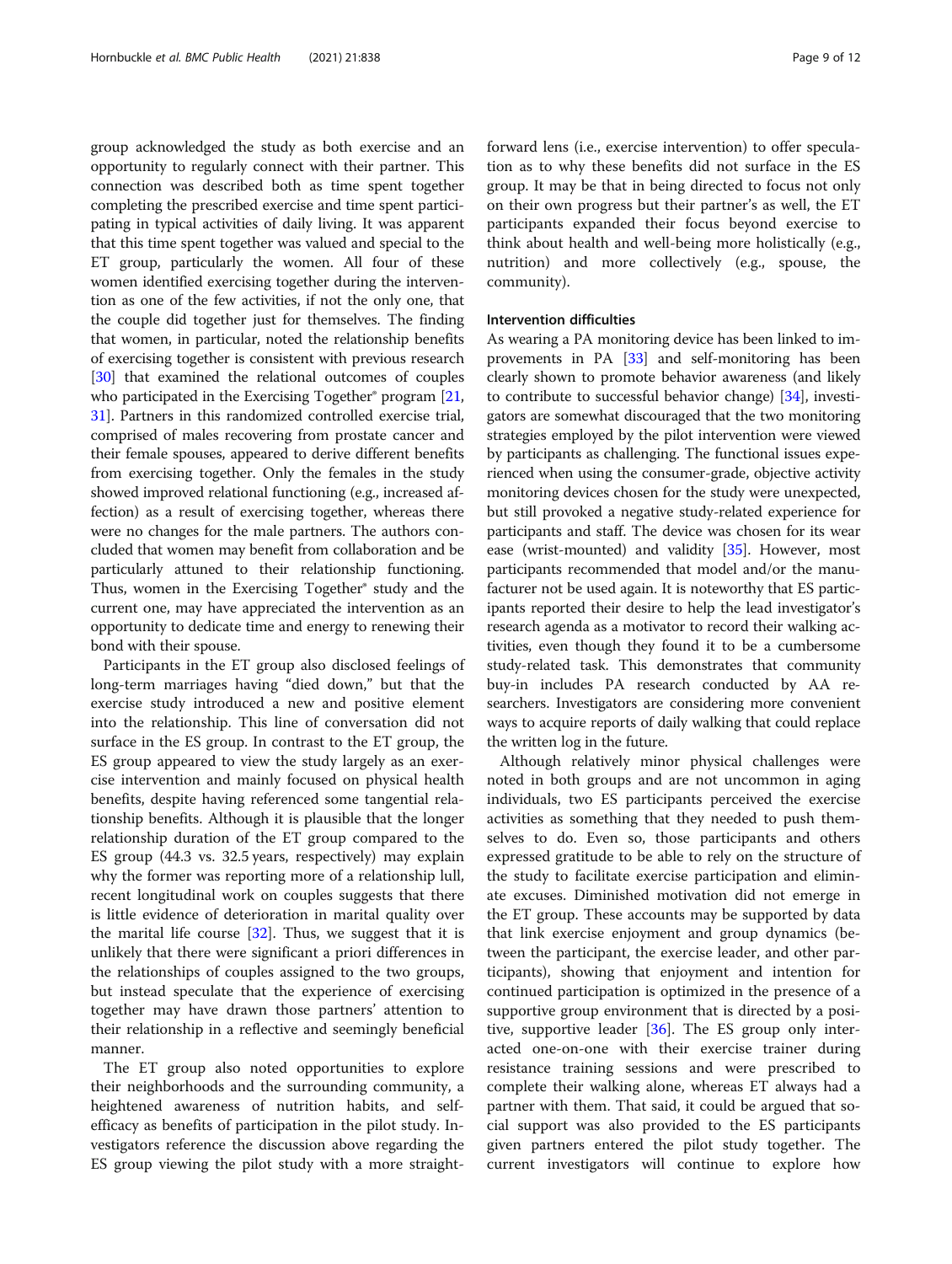different configurations of dyadic engagement can affect exercise participation and adherence.

#### Suggestions for improvement

The suggested intervention improvement that was clearly the most urgent to participants was the call for more support when transitioning from the study to independent exercise. One participant candidly expressed feeling dropped "like a hot potato." Although multiple mechanisms were in place that aimed to assist participants in their transition (e.g., 12 weeks of guidance to build exercise knowledge and confidence, paid commercial fitness facility memberships that provided cost-free small group classes and personal training sessions, keeping the study-distributed activity monitors), participants would have likely benefitted from a more gradual/guided change to their new exercise venues and more pointed discussions about transitioning to independent regular exercise. A common sentiment among participants was the desire to be held accountable for exercising after the 12-week program ended. Investigators agreed with participants that this could be achieved relatively easily by sending texts or e-mail reminders to exercise, and/or having study staff continue to remotely monitor activity through their activity monitors. Evidence related to exercise interventions in older adults suggests that these and other strategies can be successful in enhancing exercise sustainability, however more long-term research is needed in this area [[37](#page-11-0)]. Additionally, participants expressed a desire to receive more flexibility training as a part of the study. As it stood, participants completed total body stretching with the assistance of their exercise trainer (ES) or their exercise trainer and their partner (ET) for 5–10 min immediately following their resistance training sessions. They were also encouraged to stretch independently after their walks, although no formal accountability was employed. As flexibility training is unquestionably beneficial to maintain range of motion as individuals age [[38\]](#page-11-0), investigators will prioritize more intense flexibility training during supervised sessions and accountability for home-based flexibility training in future studies in this population.

Community engagement and education were also prominent suggestions for program improvement posed by the ET group, yet were not mentioned in the ES group. Again, this may link to the ES participants' more narrow perception of the pilot study solely as an exercise intervention, versus a more holistic perception of the study experience that seemed to persist in the ET group. As investigators developed the study using a community-engaged approach by consulting with a community advisory board [[22](#page-11-0)], participant-generated ideas to broaden the local reach of the intervention are instrumental and highly valued to help maintain the intervention's community ties. In

addition, discussions about adapting the intervention to take place in the community (versus the laboratory gym) occurred in the ET group. Participants also expressed interest in additional background knowledge about the study methods as a means to better motivate themselves to comply with study procedures, namely, completing and submitting the walking logs. Nutrition education was also requested in terms of making healthy choices in general, as well as when and what types of foods to eat to fuel workouts. The investigators note that the addition of an educational component (outside of the ET group's teambuilding education during workouts) was also suggested by our community advisory board, yet could not be executed in the pilot intervention study due to limited staff and resources.

# Limitations

The investigators acknowledge this study had limitations. First, given the overarching goal of seeking information about a specific pilot intervention study, the sampling strategy that targeted the 10 couples who entered the pilot study presented an inherent drawback of a small target participant pool of 20 potential participants (i.e., 10 participants per intervention arm). Investigators intended to invite all participants who entered the study to participate in subsequent focus groups; however, all couples who entered the pilot study after those invited to the current focus groups had their pilot study participation disrupted due to the COVID-19 pandemic. Consequently, investigators conducted only one focus group per intervention arm and the sample size was small. This hindered investigators' ability to make comparisons within each intervention group and could have affected the results obtained. Investigators also noted that the ES group was less represented than the ET group. Even so, investigators were satisfied that saturation was achieved as similar themes surfaced between the two groups.

The investigators also recognize that more reserved participants may be hesitant to contribute to a focus group discussion. As such, these participants may not fully engage in the discussion and allow others to control the conversation. To minimize this, the focus group moderator monitored participant contributions and involved all participants. That said, the moderator observed that the small sample size appeared to organically enable a more intimate discussion during which all individuals willingly participated. Finally, investigators' experiences can bias the analysis and interpretation of qualitative data. To prevent potential bias, notes taken at the focus groups by trained note takers supplemented the transcriptions ensured the context and accuracy of the data. Additionally, holding multiple consensus meetings with study staff that both attended and did not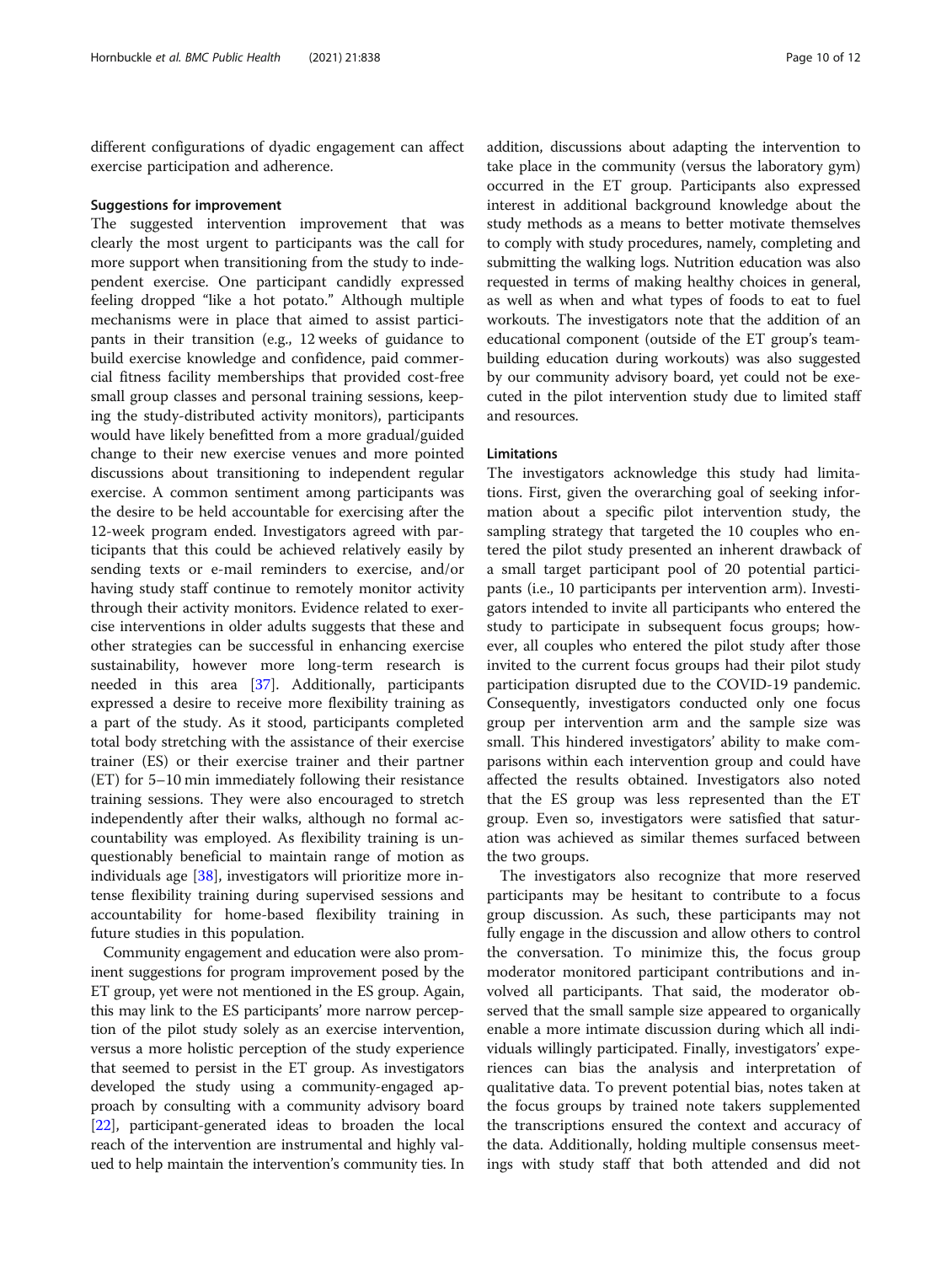<span id="page-10-0"></span>attend the focus group meetings allowed for the confirmation of data accuracy and analysis. Examination of data accuracy and confirmation of data interpretation helped to establish the credibility of the data and the study's trustworthiness [[39\]](#page-11-0). Although these data are not generalizable to all AAs or older adults, these findings may be transferable to comparable older AA adults living in the Southeastern region of the U.S. Despite these limitations, this study is valuable as it begins to establish a line of research that examines a novel, dyadic approach to exercise promotion in the AA community.

# Conclusions & future direction

Overall, our results suggest that the couples had a largely positive experience in the study. Investigators were pleased that several participants mentioned their desire to "come back" to or repeat the study, and that many strengths of the program were recognized. Key learning points within the value and benefits theme included: 1) the importance of study staff selection to promote a generally positive study experience (e.g., patient and encouraging personality traits) and promote cultural relevance (e.g., an expressed comfort with AA trainers); 2) perceived value of exercise for personal long-term health and the health of the AA community; and 3) perceived relationship benefits that were highly valued. Additionally, participants identified some programmatic challenges and provided insightful suggestions to improve upon the pilot study that will be essential as investigators work to develop future versions of the intervention. The difficulties experienced by participants have been noted and will be addressed moving forward. Investigators consider the following key learning points perhaps most critical for improving the intervention: 1) a more gradual, supportive transition to independent exercise; 2) more frequent flexibility training to support a well-rounded physical training program; and 3) the incorporation of tangential education (e.g., rationale for study methods, proper nutrition to support new exercise participation, etc.). Ultimately, the current data will be used to inform research strategies to promote long-term exercise adherence in AA adults moving forward, in an effort to make an impact on cardiometabolic health disparities in this population.

#### Abbreviations

AA: African-American; ES: Exercised separately; ET: Exercised together; PA: Physical activity

#### Acknowledgements

The authors thank Geoff Mabe and Siera Schwanz for assisting with the facilitation and transcription of the focus groups.

#### Authors' contributions

Conceived study and secured funding: LMH. Designed study: LMH, CSB, AR. Collected data: LMH. Analyzed data: LMH, CSB. Wrote first draft of the manuscript: LMH, CSB. Developed the structure and arguments for the

paper, made critical revisions to the manuscript, and reviewed and approved the final manuscript: LMH, CSB, AR, CSJ, KMW.

# Funding

The authors received funding from the University of Tennessee, Knoxville Office of Community Engagement & Outreach to support this project. The authors declare that the funder had no influence over the project, content of the manuscript, or selection of this journal.

#### Availability of data and materials

Data are not available to the public. However, data are available to the publisher upon reasonable request for any verification purposes. Any data sharing must first be approved by the University of Tennessee, Knoxville Institutional Review Board.

# **Declarations**

#### Ethics approval and consent to participate

This study involved human participants, therefore all procedures were reviewed and approved by the University of Tennessee, Knoxville Institutional Review Board. All participants reviewed and signed an informed consent form approved by this board prior to any data collection.

#### Consent for publication

Not applicable.

#### Competing interests

The authors have no other competing interests.

#### Author details

<sup>1</sup>Department of Kinesiology, Recreation, & Sport Studies, University of Tennessee, 322 HPER Building, 1914 Andy Holt Avenue, Knoxville, USA. <sup>2</sup>Department of Public Health, University of Tennessee, 390 HPER Building, 1914 Andy Holt Avenue, Knoxville, USA. <sup>3</sup>Department of Child & Family Studies, University of Tennessee, 115 Jesse Harris Building, 1215 W. Cumberland Avenue, Knoxville, USA. <sup>4</sup> School of Nursing and Knight Cancer Institute, Oregon Health & Science University, 3455 SW US Veterans Hospital Road, Portland, OR 97239, USA.

# Received: 14 September 2020 Accepted: 18 March 2021 Published online: 01 May 2021

#### References

- 1. National Center for Health Statistics. Health, United States, 2015: With Special Feature on Racial and Ethnic Health Disparities. Hyattsville; 2016.
- 2. Lavie C, Ozemek C, Carbone S, Katzmarzyk P, Blair S. Sedentary behavior, exercise, and cardiovascular health. Circ Res. 2019;124(5):799–815. [https://](https://doi.org/10.1161/CIRCRESAHA.118.312669) [doi.org/10.1161/CIRCRESAHA.118.312669](https://doi.org/10.1161/CIRCRESAHA.118.312669).
- 3. Flegal K, Kruszon-Moran D, Carroll M, Fryar C, Ogden C. Trends in obesity among adults in the United States, 2005 to 2014. JAMA. 2016;315(21):2284– 91. <https://doi.org/10.1001/jama.2016.6458>.
- 4. Moore J, Chaudhary N, Akinyemiju T. Metabolic syndrome prevalence by race/ethnicity and sex in the United States, National Health and Nutrition Examination Survey, 1988–2012. Prevent Chronic Dis. 2017;14(E24). doi: <https://doi.org/10.5888/pcd14.160287>.
- 5. Cobb L, Godino J, Selvin E, Kucharska-Newton A, Coresh J, Koton S. Spousal influence on physical activity in middle-aged and older adults: the ARIC study. Am J Epidemiol. 2016;183(5):444–51. [https://doi.org/10.1093/aje/kwv104.](https://doi.org/10.1093/aje/kwv104)
- Richards E, Franks M, McDonough M, Porter K. 'Let's move:' a systematic review of spouse involved interventions to promote physical activity. Int J Health Promot Educ. 2018;56(1):51–67. [https://doi.org/10.1080/14635240.201](https://doi.org/10.1080/14635240.2017.1415160) [7.1415160](https://doi.org/10.1080/14635240.2017.1415160).
- 7. Hornbuckle L, Rauer A, Winters-Stone K, Springer C, Jones C, Toth L. Better together? a pilot study of romantic partner influence on exercise adherence and cardiometabolic risk in African-American couples. J Racial Ethn Health Disparities. 2020:Epub ahead of print:1–13. [https://doi.org/10.1007/s40615-02](https://doi.org/10.1007/s40615-020-00912-6) [0-00912-6.](https://doi.org/10.1007/s40615-020-00912-6)
- 8. Franks M, Richards E, McDonough M, Christ S, Marshall M. Walking for our health: couple-focused interventions to promote physical activity in older adults. Int J Health Promot Educ. 2018;56(6):280–8. [https://doi.org/10.1](https://doi.org/10.1080/14635240.2018.1522266) [080/14635240.2018.1522266.](https://doi.org/10.1080/14635240.2018.1522266)